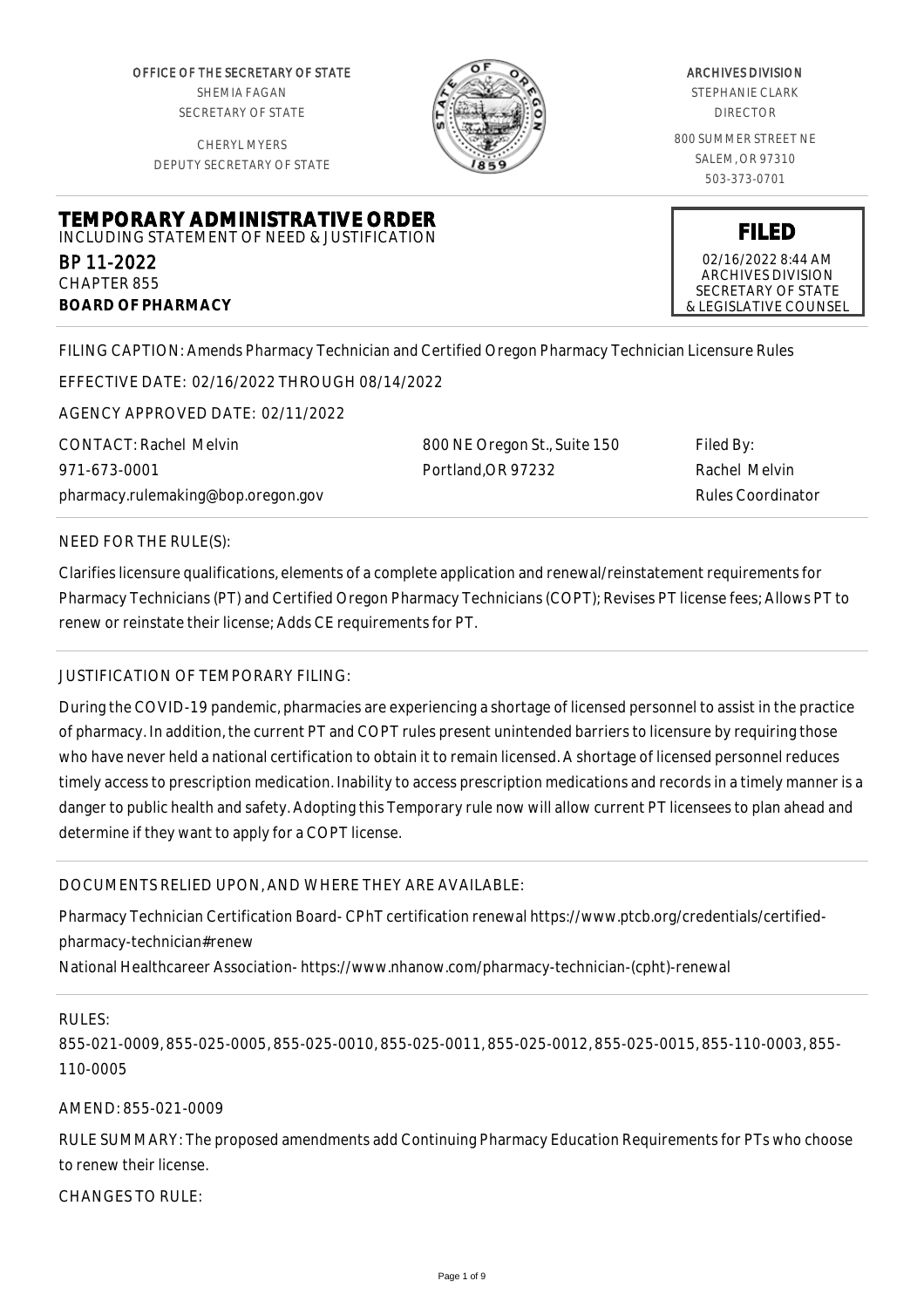855-021-0009

Continuing Pharmacy Education Required for Pharmacy Technician or Certified Oregon Pharmacy Technician License Renewal

(1) During the period from July 1 through June 30 of each biennial license renewal cycle, a Pharmacy Technician or Certified Oregon Pharmacy Technician must have satisfactorily completed 20 contact hours of continuing pharmacy education. These hours must include: ¶

(a) Two hours of continuing pharmacy education in pharmacy law; ¶

(b) Two hours of continuing pharmacy education in patient safety or medication error prevention; ¶

(c) Two hours of continuing pharmacy education in cultural competency either approved by the Oregon Health Authority under ORS 413.450 or any cultural competency CPE effective July 1,2023; and \[

(d) Fourteen additional hours of continuing pharmacy education or documented onsite training approved by the board.¶

(2) Section (1)(a)(b) and (d) does not apply to a Pharmacy Technician or Certified Oregon Pharmacy Technician applying for the first renewal of their license if they have not been licensed by the board for at least one year prior to July 1 of the renewal period. ¶

 $(3)$  ASection (1)(c) is required.

(3) A Pharmacy Technician or Certified Oregon Pharmacy Technician must retain documentation of completed continuing pharmacy education for six years and must provide this documentation if requested by the board. ¶ (4) Continuing pharmacy education credit accumulated in excess of the required 20 contact hours for biennial license renewal cannot be carried forward. ¶

(5) If a license renewal is submitted after June 30th of the license renewal cycle, continuing pharmacy education must be completed prior to submission of the license renewal.¶

(6) Section (1)(a)(b) and (d) do not apply to a Pharmacy Technician applying for the first renewal of their license prior to July 1, 2022. Section (1)(c) is required.

Statutory/Other Authority: ORS 689.205

Statutes/Other Implemented: ORS 689.285, ORS 689.486, ORS 413.450, ORS 676.850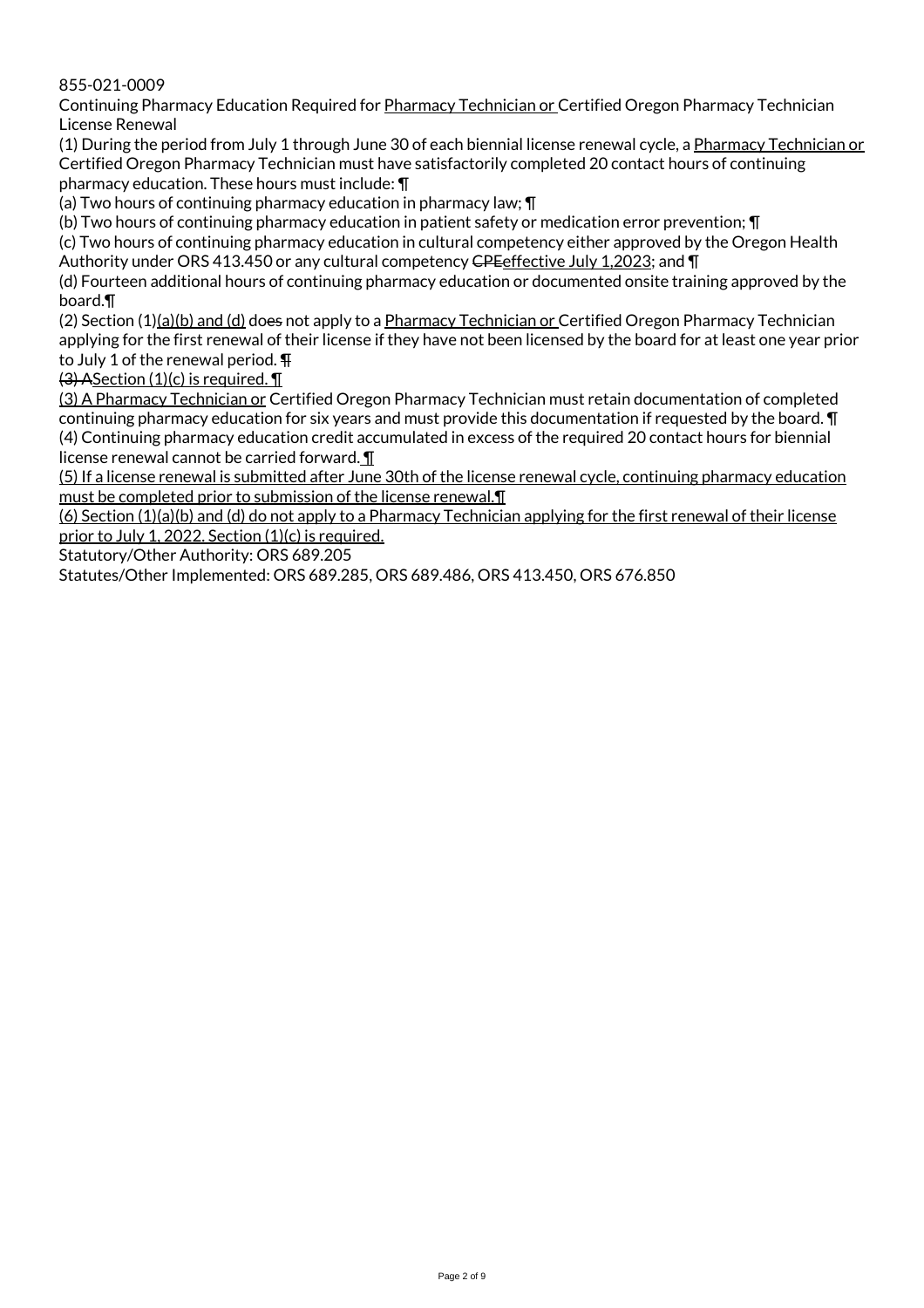RULE SUMMARY: The proposed amendments clarify licensure requirements for PTs and COPTs.

CHANGES TO RULE:

# 855-025-0005

Licensure: Qualifications for Licensure as a- Pharmacy Technician or Certified Oregon Pharmacy Technician ¶

(1) To qualify for licensure as a Pharmacy Technician or Certified Oregon Pharmacy Technician, an applicant must demonstrate that the applicant is at least 18 years of age and has obtained acompleted high school diploma or GED.¶

(2) Section one does not apply to persons under the age of 18 licensed by the Board as a Pharmacy Technician prior to January 1, 2015.¶

(3) An applicant for licensure as a P(or equivalent).¶

(2) To qualify for licensure as a Certified Oregon Pharmacy Technician, the applicant must also demonstrate that the applicant has taken and passed a national pharmacy <sub>Ttechnician</sub> or Ccertified Oregon Pharmacy Technician must complete an application for licensure, provide the Board with a valid e-mail address and furnish documentation required to conduct a criminal background checkcation examination offered by:¶

(a) Pharmacy Technician Certification Board (PTCB); or¶

(b) National Healthcareer Association (NHA).¶

(43) No person whose license has been denied, revoked, suspended or restricted by any healthcare professional regulatory Bhoard may be licensed as a Pharmacy Technician or Certified Oregon Pharmacy Technician unless the Bboard determines that licensure will pose no danger to patients or to the public interest.

Statutory/Other Authority: ORS 689.205

Statutes/Other Implemented: ORS 689.225, ORS 689.486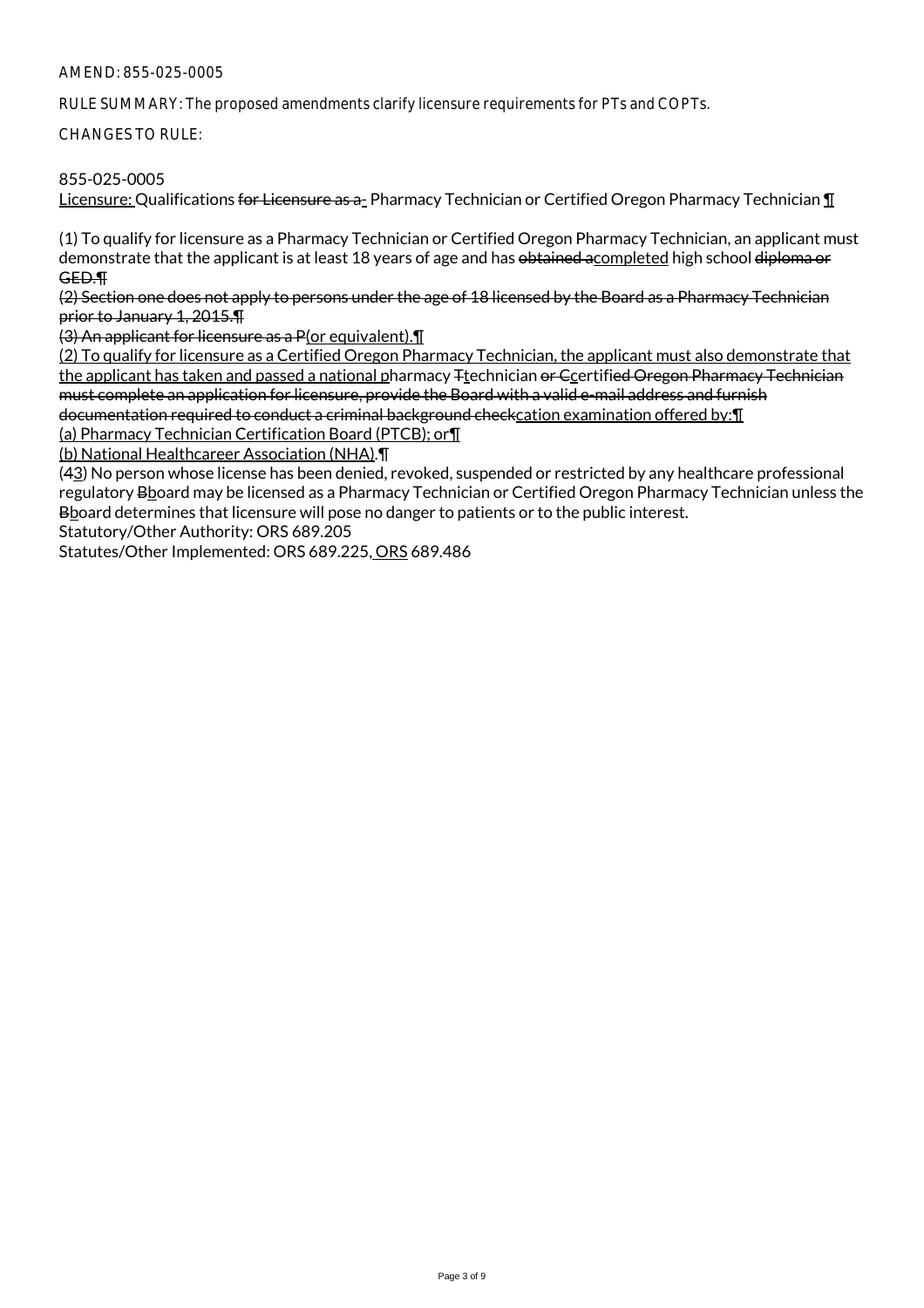RULE SUMMARY: The proposed rule amendments clarify the elements of a complete application for a PT license.

CHANGES TO RULE:

# 855-025-0010

Licensure as a: Application- Pharmacy Technician ¶

(1) TheAn application for license ofure as a Pharmacy Technician expires the second June 30 from the date of issue and is not to exceed two years, except that due to the COVID-19 declared public health emergency, Pharmacy Technician (PT) licenses set to expire June 30, 2020, will instead expire on 12/31/2020.¶ (2) The Pharmacy Technician license is not renewable.¶

(3) A time limited extension of a Pharmay be accessed on the board website.¶

(2) Failure to completely, accurately and honestly answer all questions on the application for licensure or renewal of licensure is grounds for discipline;¶

(3) Failure to disclose any arrest for a felony or misdemeanor, or any indictment for a felony may result in denial of the application.¶

(4) The board macy Technician license may be granted once by petition to the Board. The written completed petition must be received by the Board prior to the expiration of the PT license.issue a license to a qualified applicant after the receipt of:¶

(a) A completed application;¶

(b) Payment of the fee prescribed in OAR 855-110;¶

(c) A current, passport regulation size photograph (full front, head to shoulders);¶

(d) Personal identification or proof of identity; and¶

(4e) An individual may reapply for a Pharmacy Technician license if the previous PT license is lapsed for a period greater than five years completed national fingerprint-based background check.¶

(5) The license of a Pharmacy Technician expires June 30 in even numbered years and may be renewed biennially. Statutory/Other Authority: ORS 689.205

Statutes/Other Implemented: ORS 689.225, ORS 689.486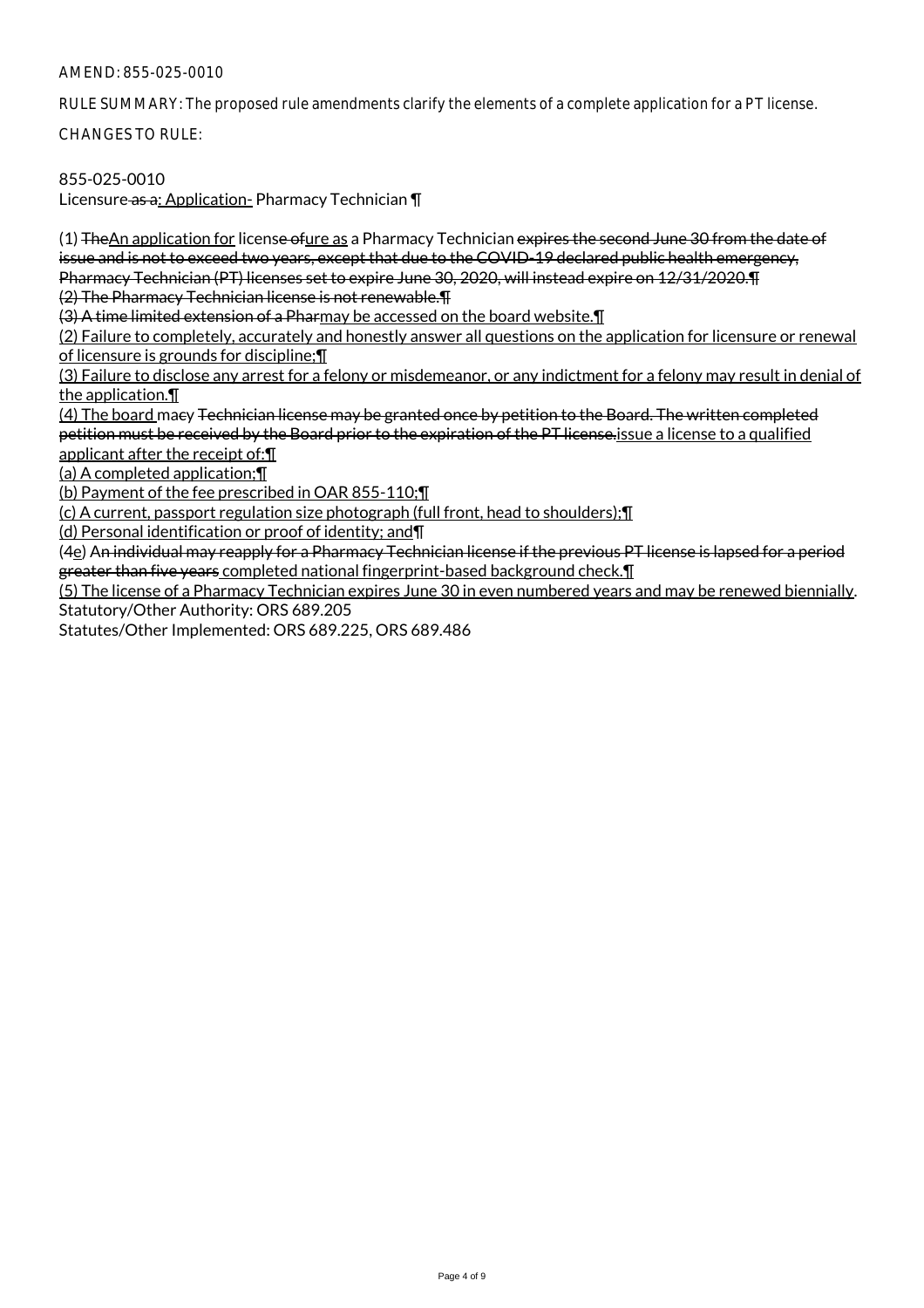#### ADOPT: 855-025-0011

RULE SUMMARY: The proposed amendments clarifies licensure requirements for PTs and COPTs.

CHANGES TO RULE:

# 855-025-0011

Licensure: Renewal or Reinstatement- Pharmacy Technician

(1) An applicant for renewal of a Pharmacy Technician license must:¶

(a) Pay the biennial license fee required in OAR 855-110.¶

(b) Complete the continuing pharmacy education requirements as directed in OAR 855-021; ¶

(c) Be subject to an annual criminal background check.¶

(2) A Pharmacy Technician who fails to renew their license by the expiration date and whose license has been lapsed for one year or less may apply to renew their license and must pay a late fee required in OAR 855-110. T (3) A Pharmacy Technician or who fails to renew their license by the expiration date and whose license has been lapsed for greater than one year may apply to reinstate their license as follows:¶

(a) Must apply per OAR 855-025-0010; and¶

(b) Provide certification of completion of 10 continuing education hours earned in the prior 12 months. These hours may not be counted toward a future renewal; and must include:¶

(A) One hour of continuing pharmacy education in pharmacy law;¶

(B) One hour of continuing pharmacy education in patient safety or error prevention; and¶

(C) One hour of continuing pharmacy education in cultural competency either approved by the Oregon Health

Authority under ORS 413.450 or any cultural competency CPE; and¶

(D) Seven other hours of pharmacy technician-specific continuing education.

Statutory/Other Authority: ORS 689.205

Statutes/Other Implemented: ORS 689.225, ORS 689.486, ORS 413.450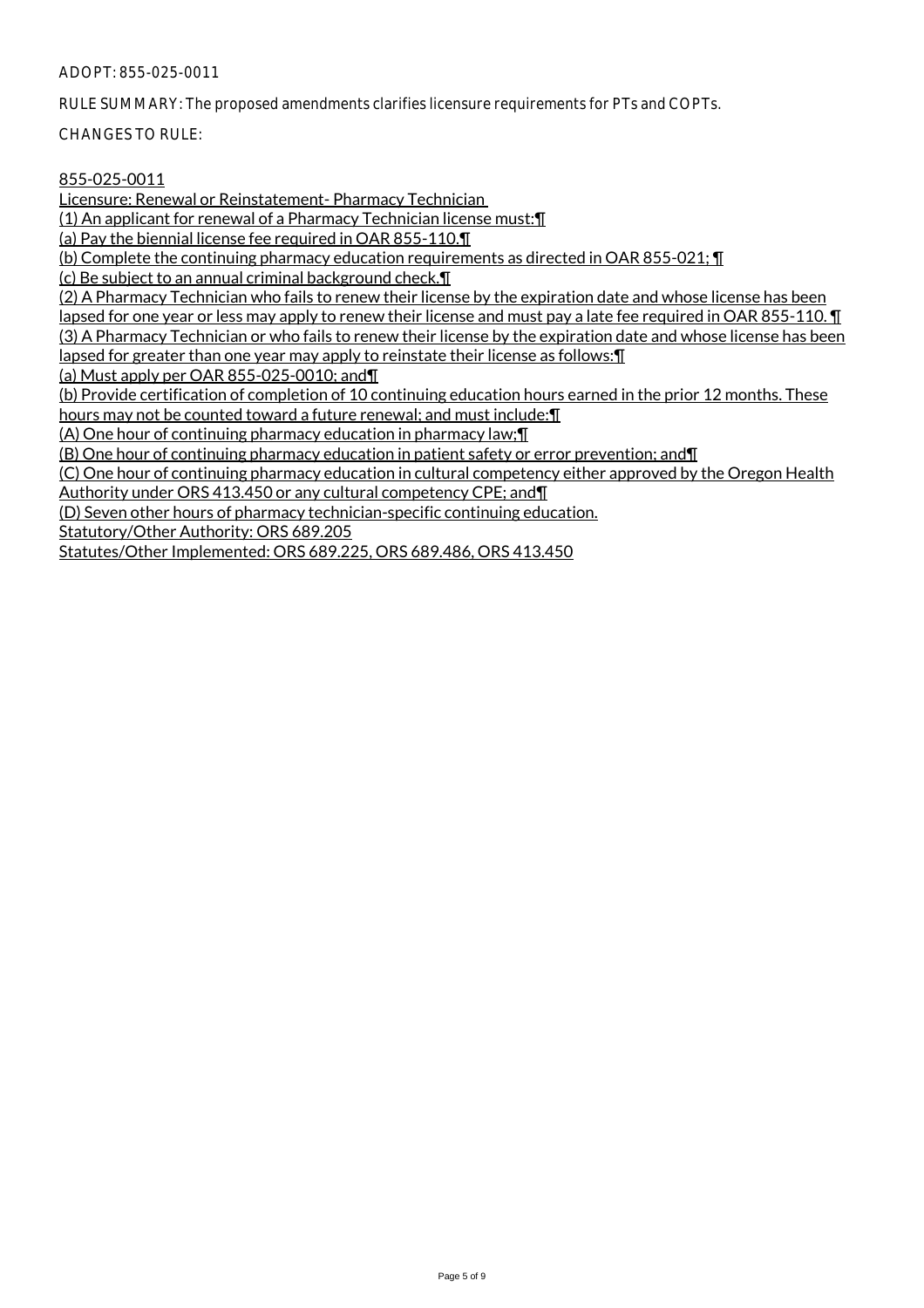RULE SUMMARY: The proposed amendments clarify the elements of a complete application for a COPT license.

CHANGES TO RULE:

855-025-0012

Licensure as a: Application- Certified Oregon Pharmacy Technician ¶

 $(1)$  To qualify An application for licensure as a Certified Oregon Pharmacy Technician, the applicant must dem may be accessed on the board website. ¶

(2) Failure to completely, accurately and honestrate that he or she has taken and passed a national pharly answer all questions on the application for licensure or renewal of licensure is grounds for discipline. **I** 

(3) Failure to disclose any arrest for a felony or misdemeanor, or any indictment for a felony may result in denial of the application.¶

(4) The board macy technician certification examination offered by:issue a license to a qualified applicant after the receipt of: ¶

(a) A completed application;¶

(b) Payment of the fee prescribed in OAR 855-110;¶

(ac) The Pharmacy Technician Certification Board (PTCB); orA current, passport regulation size photograph (full front, head to shoulders);¶

(d) Personal identification or proof of identity; ¶

(be) The National Healthcareer Association (A completed national fingerprint-based background check; and¶

(f) Proof that the applicant has taken and passed a national pharmacy technician certification offered by the PTCB or the NHA).¶

(25) The license of a Certified Oregon Pharmacy Technician expires June 30 in even numbered years and mustay be renewed biennially.

Statutory/Other Authority: ORS 689.205

Statutes/Other Implemented: ORS 689.225, ORS 689.486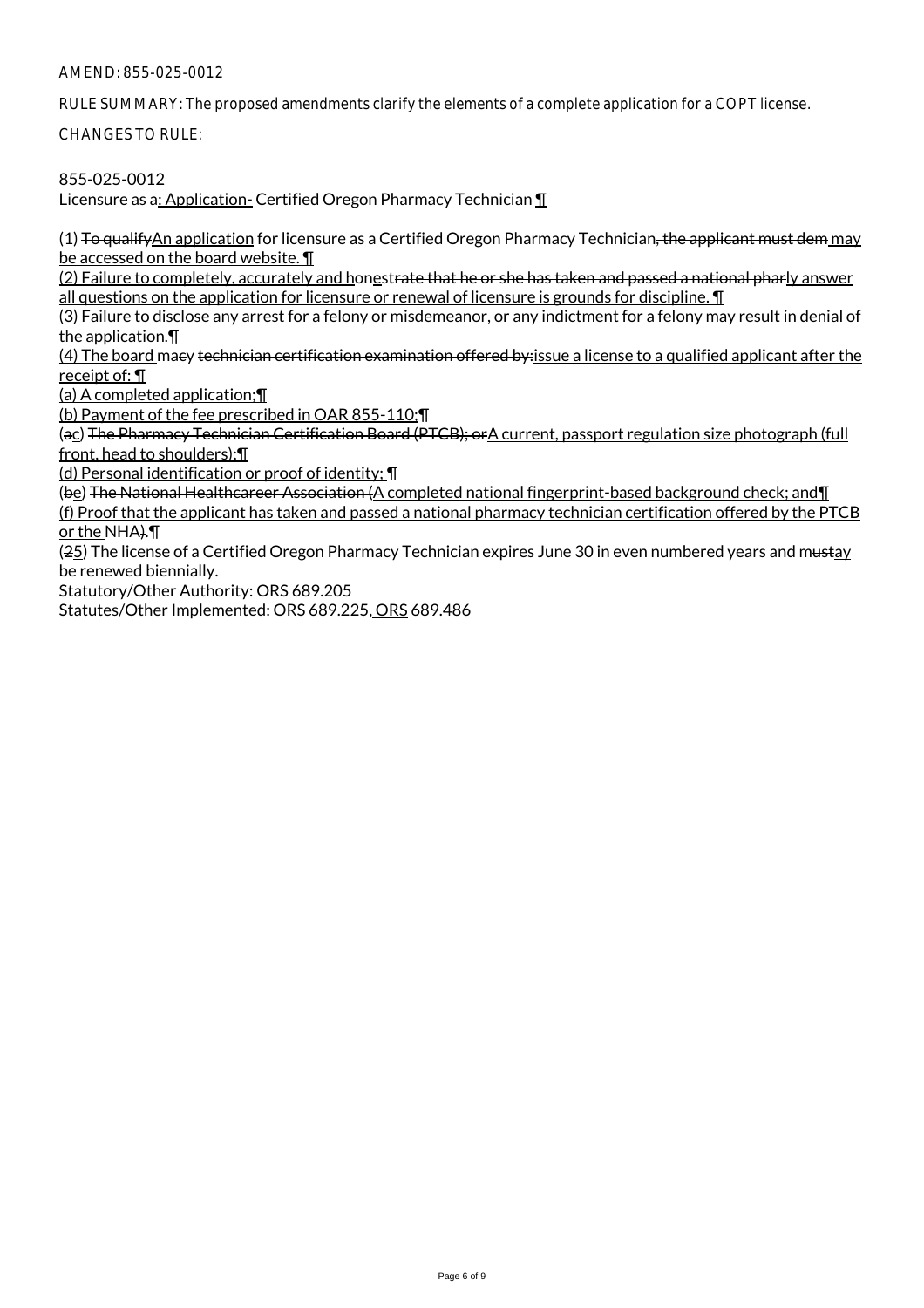RULE SUMMARY: The proposed amendments clarify the requirements for renewal or reinstatement of a COPT license.

CHANGES TO RULE:

# 855-025-0015

Renewal of Licensure as aLicensure: Renewal or Reinstatement- Certified Oregon Pharmacy Technician ¶

(1) A person who has taken and passed a national pharmacy technician certification examination listed in OAR 855-025-0012(1)(a)-(b) may use the following title, and is referred to in these rules as, and is licensed as a "Certified Oregon Pharmacy Technician."¶

(2) An applicant for renewal of a Certified Oregon Pharmacy Technician license must:¶

(a) Pay the biennial license fee required in OAR 855-110.;¶

(b) Completion ofe the continuing pharmacy education requirements as directed in OAR 855-021; and¶

(c) Be subject to an annual criminal background check.¶

(3) Continued national certification is not required to renew a license as a Certified Oregon Pharmacy Technician.¶

(4) A Certified Oregon Pharmacy Technician who fails to renew his or hetheir license by the expiration date and whose license has been lapsed for <del>less than one ye</del>one year or less may renew their license and must pay a late fee required in OAR 855-110. ¶

(5) A Certified Oregon Phar macy renew his or her license as follows:¶

(a) Complete the renewal process;¶

(b) Pay the biennial license fee as prescribed in OAR 855-110;¶

(c) Pay a late feeTechnician who fails to renew their license by the expiration date and whose license has been lapsed for greater than one year may apply to reinstate their license as follows:¶

(a) Must apply per OAR 855-025-0010; and¶

(b) Provide certification of completion of 10 continuing education hours earned in the prior 12 months. These hours may not be counted toward a future renewal; and must include:¶

(A) One hour of continuing pharmacy education in pharmacy law;¶

(B) One hour of continuing pharmacy education in patient safety or error prevention; and¶

(dC) Complete the requiredOne hour of continuing pharmacy education pursuant to OAR 855-021in cultural competency either approved by the Oregon Health Authority under ORS 413.450 or any cultural competency CPE; and¶

(D) Seven other hours of pharmacy technician-specific continuing education.

Statutory/Other Authority: ORS 689.205

Statutes/Other Implemented: ORS 689.225, ORS 689.486, ORS 413.450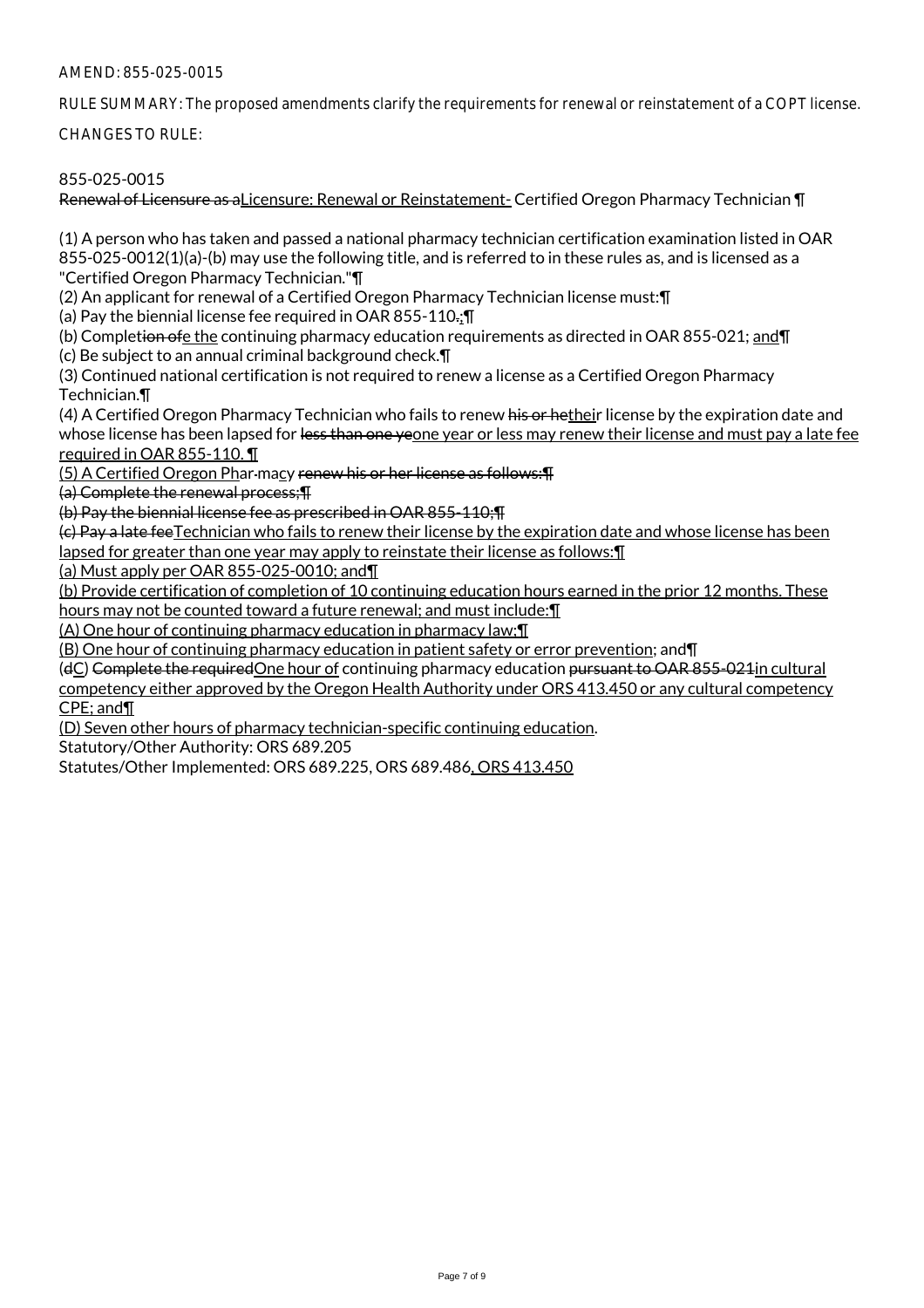## AMEND: 855-110-0003

RULE SUMMARY: The proposed amendments clarify that the fee for applications received within 180 days of expiration will be reduced to one-half a biennial rate. Adds Pharmacy Technicians to list of licensees that can receive this rate adjustment.

CHANGES TO RULE:

855-110-0003 General ¶

(1) All fees paid under these rules are non-refundable.¶

(2) Fees cannot be prorated.¶

(3) Fees for initial licensure as a Pharmacist, Pharmacy Technician or Certified Oregon Pharmacy Technician ma will be reduced to one-half of a biennial rate, if the application is received within 180 days of expiration. [1]

(4) A late fee must be paid  $\cdot$   $\cdot$   $\cdot$   $\cdot$   $\cdot$   $\cdot$ 

(a) When a renewal application is received after the date specified in these rules; or¶

(b) When the board requests additional information from an applicant and this information is not provided within 30 days.¶

(5) A delinquent fee may be assessed when an application is submitted incomplete and the board requests the missing information.

Statutory/Other Authority: ORS 689.205

Statutes/Other Implemented: ORS 689.135